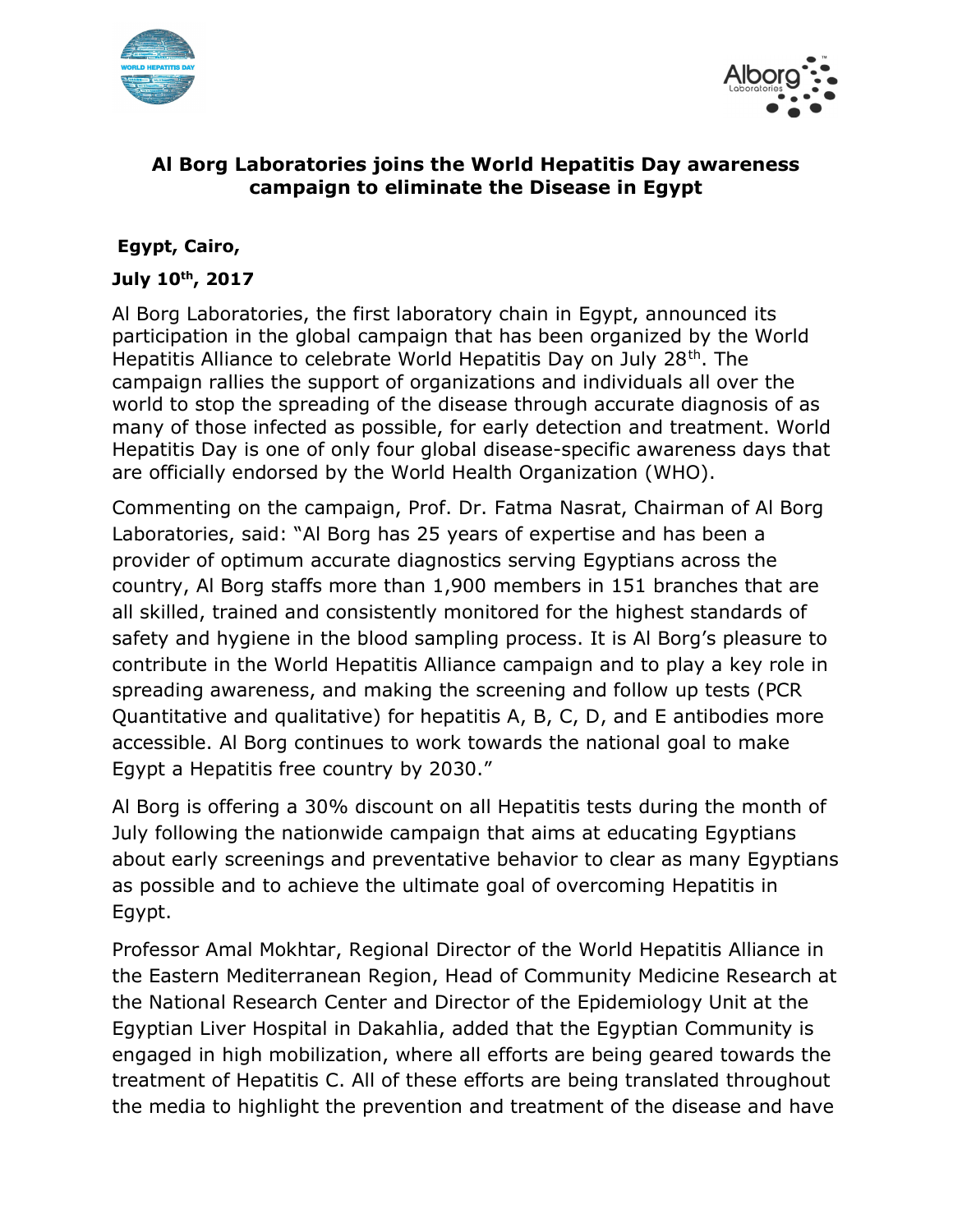



led to the increased awareness of the population regarding the spread of viral Hepatitis in Egypt and improving health conditions while increasing access to free treatment for patients already living with the disease. Dr. Amal added that screening is the only way to detect hepatitis B and C, and that the chances of successful treatment of C virus depend highly on early detection and periodical testing.

Al Borg is committed to maintaining the highest standards of quality and safety, through obtaining certifications such as ISO 9001, certified by the American System Registered (ASR), and deploying the most advanced technologies in collaboration with leading multinational Roche – the leader in diagnostic equipment to obtain the most accurate results – reaching almost 9,800 tests an hour.

The World Hepatitis Alliance is a patient led, nonprofit organization that works to educate citizens of the world and raise awareness of viral hepatitis to influence global change. Through its work it has been able to transform the lives of the 325 million people living with viral hepatitis.

#### About Al Borg Laboratories:

Al Borg Laboratories is the first laboratory chain established in 1991 in Egypt with 25 years of experience, providing optimum accurate diagnostics across more than 150 branches.

Al Borg Laboratories offers a wide range of services that analyze up to 1700 medical tests that assist in the knowledge, diagnosis and control of the disease, ranging from conventional tests such as glucose testing for diabetics to more complex analyzes PCR analysis of hepatitis, DNA testing, and others. Al Borg is ISO 9001 certified by the American System Registered (ASR). www.alborglab.com

Al Borg staffs more than 1,900 members and doctors whom are all skilled, trained and consistently monitored for the highest standards of safety and hygiene in the blood sampling process.

# About The World Hepatitis Alliance:

The World Hepatitis Alliance is an ambitious patient-led and patient-driven not-for-profit organization who works with governments, national members and other key partners to raise awareness of viral hepatitis and influence global change – transforming the lives of the 325 million people living with viral hepatitis and the future we share. www.worldhepatitisalliance.org